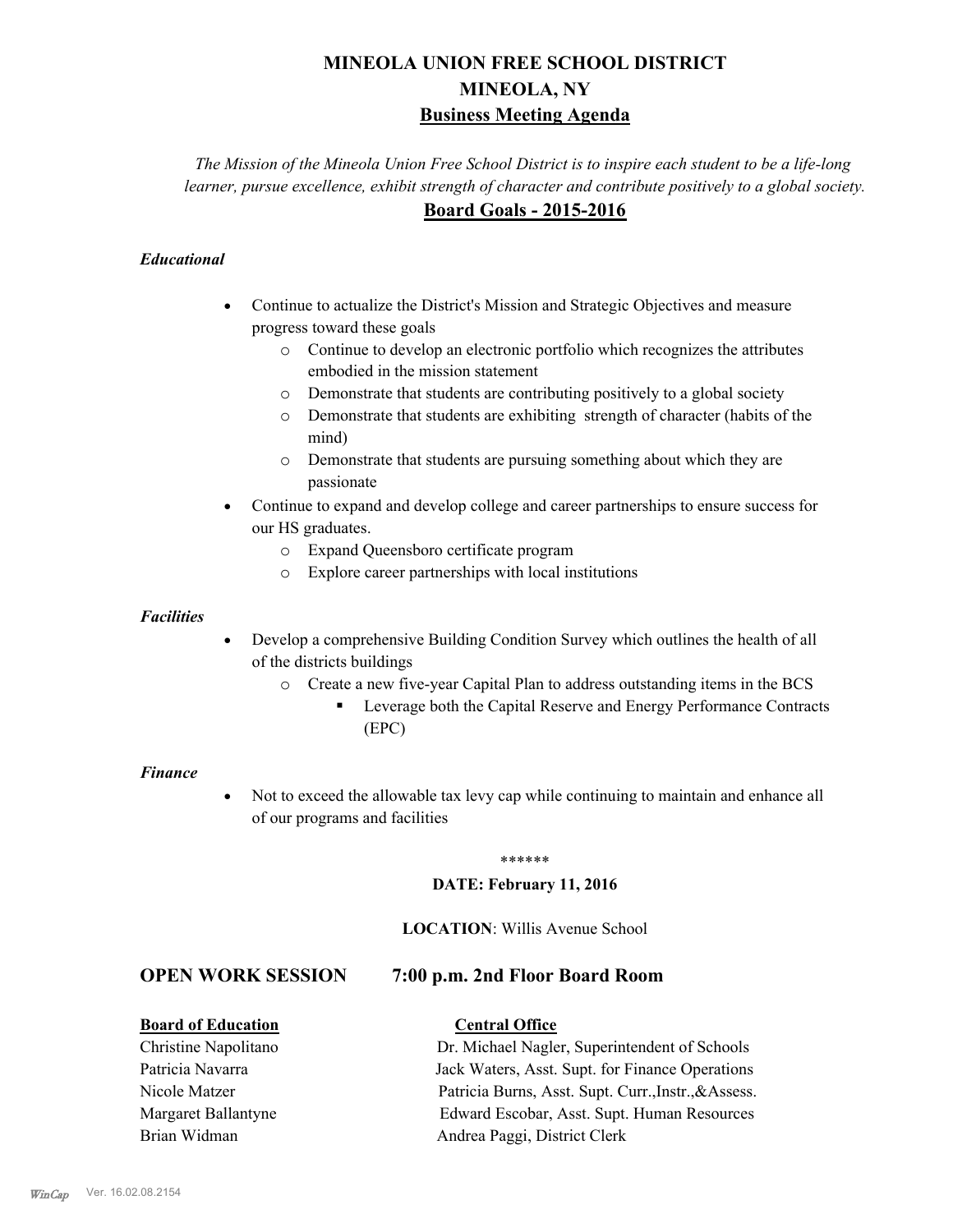**A. Call to Order B. Pledge of Allegiance C. Reading of Mission D. Moment of Silent Meditation**

**E. Dais & Visitor Introductions**

**F. High School Student Organization Report**

**G. BOE Reports**

**a. Comments from Board Trustees**

**b. Comments from Board President**

**c. Comments from Superintendent**

**H. Old Business**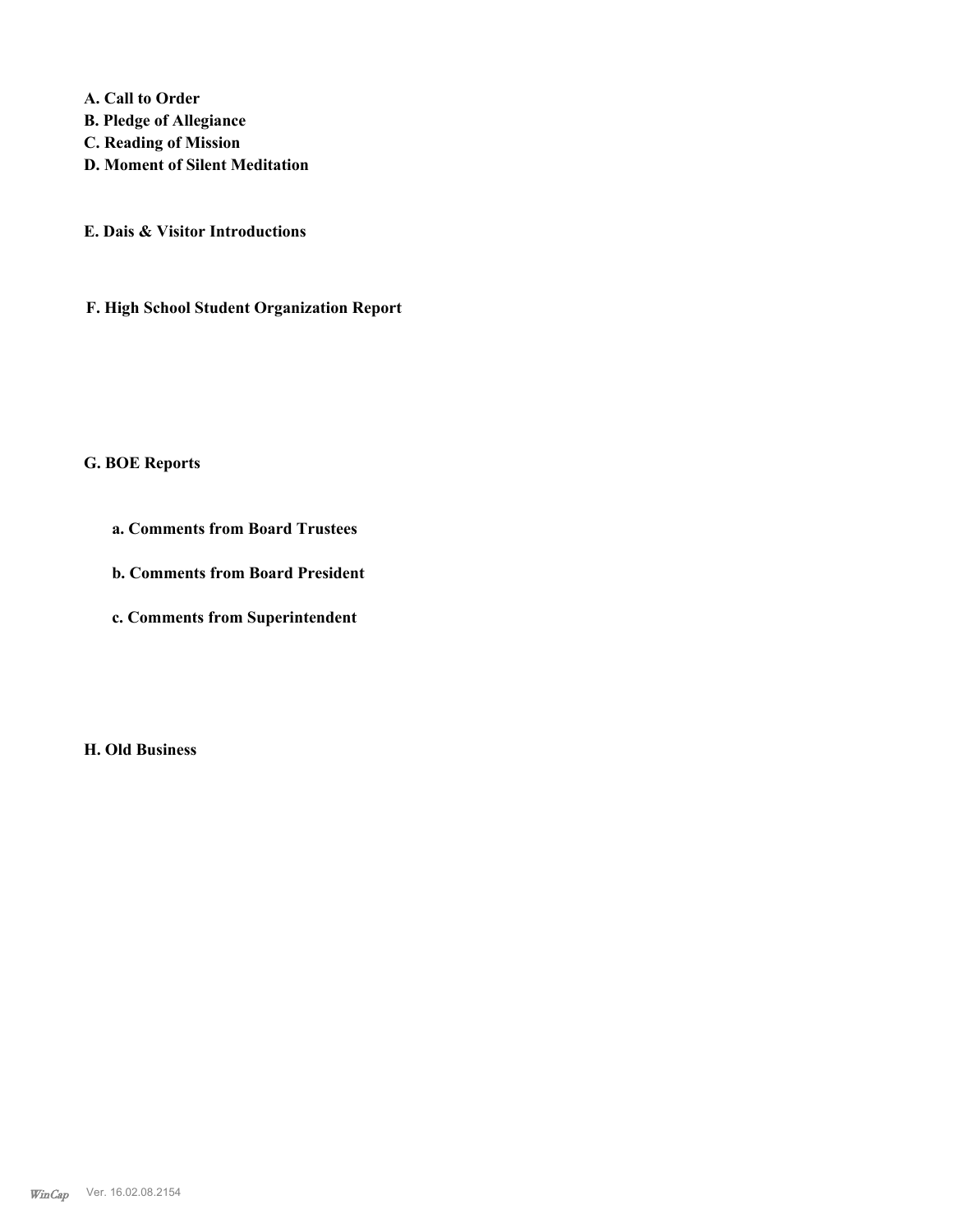#### **I. New Business**

### **Second Reading & Adoption of Board Policy #7513- Administration of Medication**

**RESOLUTION # 51 - BE IT RESOLVED** that the Board of Education of the Mineola UFSD waives the second formal reading of Board Policy # 7513, Administration of Medication, due to its availability on the information table and moves its adoption.

| <b>Motion:</b><br>Second: |     |  |
|---------------------------|-----|--|
| Yes:                      | No: |  |
|                           |     |  |
|                           |     |  |
|                           |     |  |
|                           |     |  |
|                           |     |  |
| Passed:                   |     |  |

#### **Second Reading & Adoption of Board Policy #7521-Students with Life-Threatening Health Conditions**

**RESOLUTION # 52 - BE IT RESOLVED** that the Board of Education of the Mineola UFSD waives the second formal reading of Board Policy # 7521, Students with Life-Threatening Health Conditions, due to its availability on the information table and moves its adoption.

| <b>Motion:</b><br>Second: |     |  |
|---------------------------|-----|--|
| Yes:                      | No: |  |
|                           |     |  |
|                           |     |  |
|                           |     |  |
|                           |     |  |
|                           |     |  |
|                           |     |  |

**Second Reading & Adoption of Board Policy #8450- Homebound Instruction**

**RESOLUTION # 53 - BE IT RESOLVED** that the Board of Education of the Mineola UFSD waives the second formal reading of Board Policy # 8450, Homebound Instruction, due to its availability on the information table and moves its adoption.

| <b>Motion:</b> |  |
|----------------|--|
| Second:        |  |

**Passed: \_\_\_\_\_\_\_\_\_\_\_\_\_**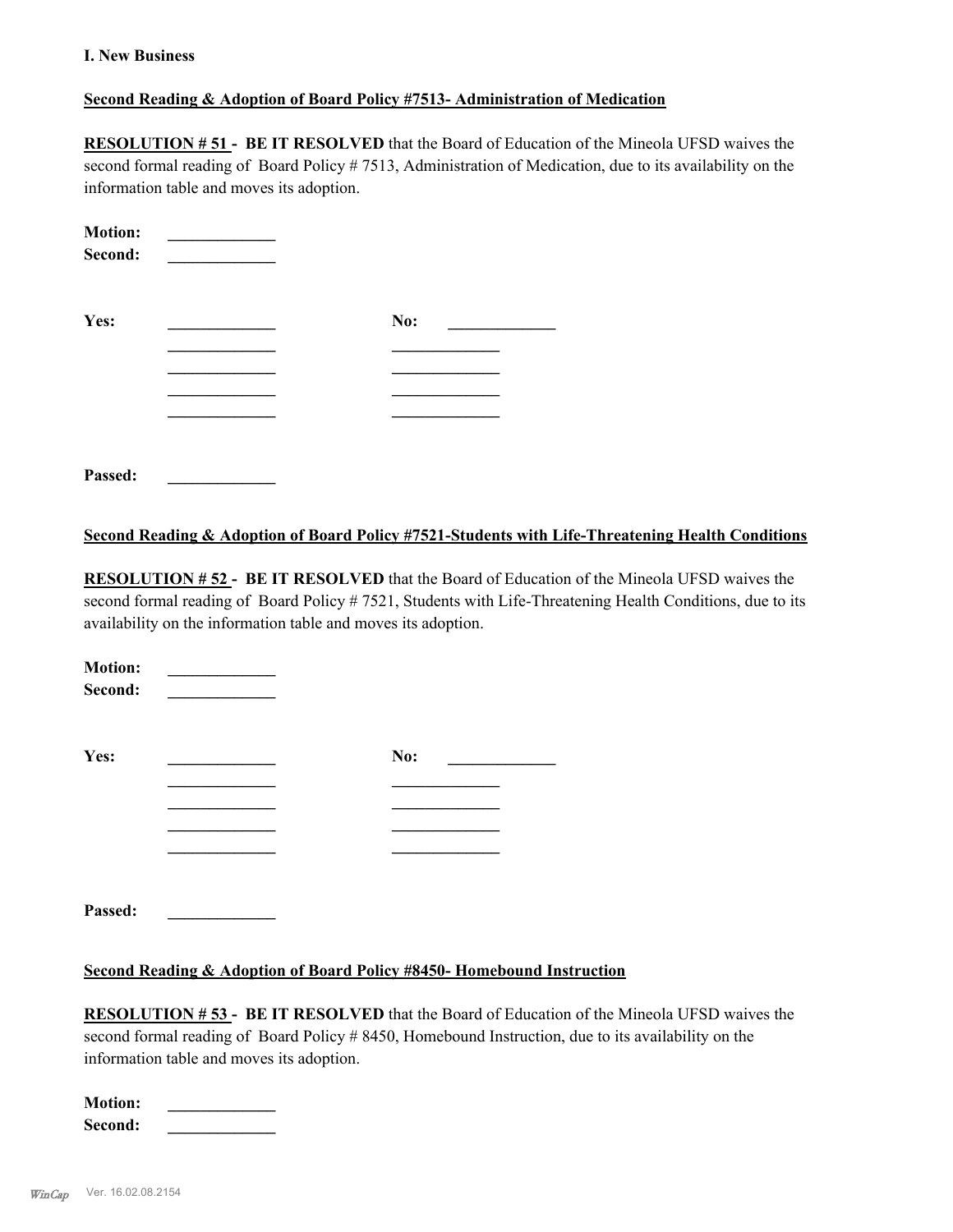| Yes:    | No: |
|---------|-----|
|         |     |
|         |     |
|         |     |
|         |     |
|         |     |
| Passed: |     |

#### **Approval of Substitute Teacher Pay**

**RESOLUTION # 54- BE IT RESOLVED** that the Board of Education of the Mineola UFSD approve an increase in teacher substitute pay to \$125 per diem, after a teacher works 30 consecutive days beginning February 1, 2016.

| <b>Motion:</b><br>Second: |     |  |
|---------------------------|-----|--|
| Yes:                      | No: |  |
|                           |     |  |
|                           |     |  |
|                           |     |  |
|                           |     |  |
|                           |     |  |
| Passed:                   |     |  |

### **Annual Election and Budget Vote - May 17, 2016**

**RESOLUTION # 55 - BE IT RESOLVED** that the Board of Education of the Mineola Union Free School District approves of the following information regarding the Annual Election and Budget Vote scheduled for May 17, 2016:

- (a) The District's Annual Election will be held on **Tuesday**, **May 17, 2016**.
- (b) The District Clerk be authorized to make all necessary arrangements for the registration of qualified voters and for the conduct of the District's Annual Election to be held on **Tuesday**, **May 17, 2016**, including the rental and delivery of voting machines and the publication of the necessary notices of public budget hearing, and of said registration, as required by law, in the **Mineola American and Williston Times.**
- (c) The polls on the date of the Annual Election will be open for the period from 6:00 a.m. to 9:00 p.m., both inclusive.
- (d) The polls for voting purposes at these locations will be designated as (1) Jackson Avenue School; and (2) Meadow Drive School.
- (e) Each of the Inspectors of Election and Registrars designated by the Board of Education serve for such Annual Election and be compensated in the sum of **\$10.00** per hour for their services.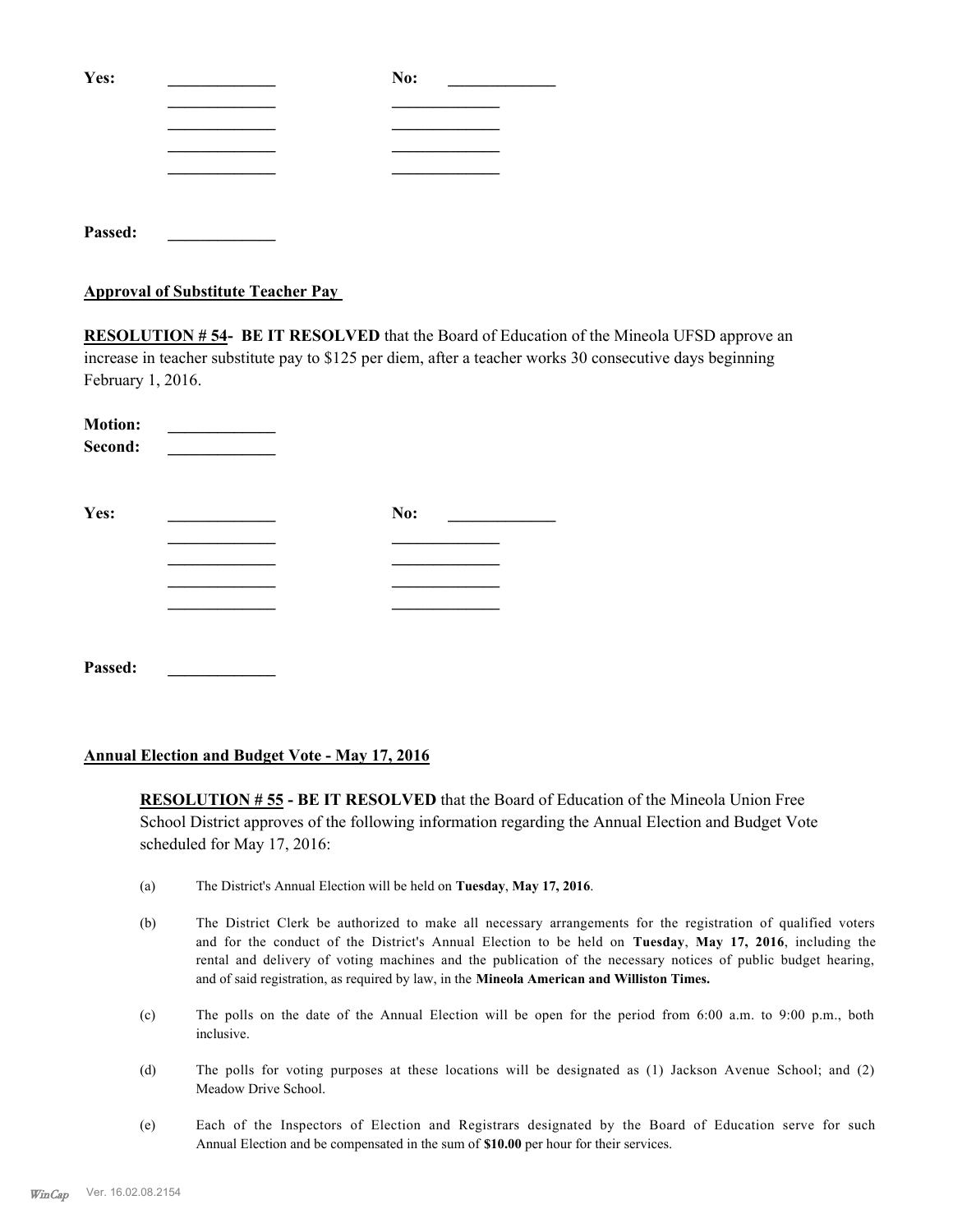- (f) The President of the Board of Education will be designated as Chairperson, calling the election to order.
- (g) The form and content of the notice of the Public Budget Hearing and of the registration of voters and the annual election including the dates, times and places thereof as set forth in such notices, all as prepared by the District Clerk and annexed hereto, be approved.
- (h) Dr. Nagler and Mrs. Paggi are designated as Poll Clerks to canvass "affidavit ballots" to meet at the Superintendent's Office on **Wednesday**, **May 18, 2016**, at 3:00 p.m. for such purpose.
- (i) The Budget Hearing will take place on **Thursday, May 5, 2016** at 7:00 p.m., at the Willis Avenue School, with regard to the special meeting.
- (j) A special evening registration of voters shall take place on **Tuesday**, **May 3, 2016**, from 4:00 p.m. to 8:00 p.m. at the Willis Avenue School, located at 121 Jackson Avenue, Mineola, NY 11501.

| <b>Motion:</b><br>Second: |     |  |
|---------------------------|-----|--|
| Yes:                      | No: |  |
|                           |     |  |
|                           |     |  |
| Passed:                   |     |  |

#### **Approval of the Building Condition Survey**

**RESOLUTION # 56 - BE IT RESOLVED** that the Board of Education of the Mineola Union Free School District hereby accepts the 2015 Building Condition Survey (BCS) completed by Mark Design Studios Architecture, PC and hereby instructs MDS to file the survey with the NYSED.

| <b>Motion:</b><br>Second: |     |  |
|---------------------------|-----|--|
| Yes:                      | No: |  |
|                           |     |  |
|                           |     |  |
|                           |     |  |
|                           |     |  |
|                           |     |  |
|                           |     |  |

**Passed: \_\_\_\_\_\_\_\_\_\_\_\_\_**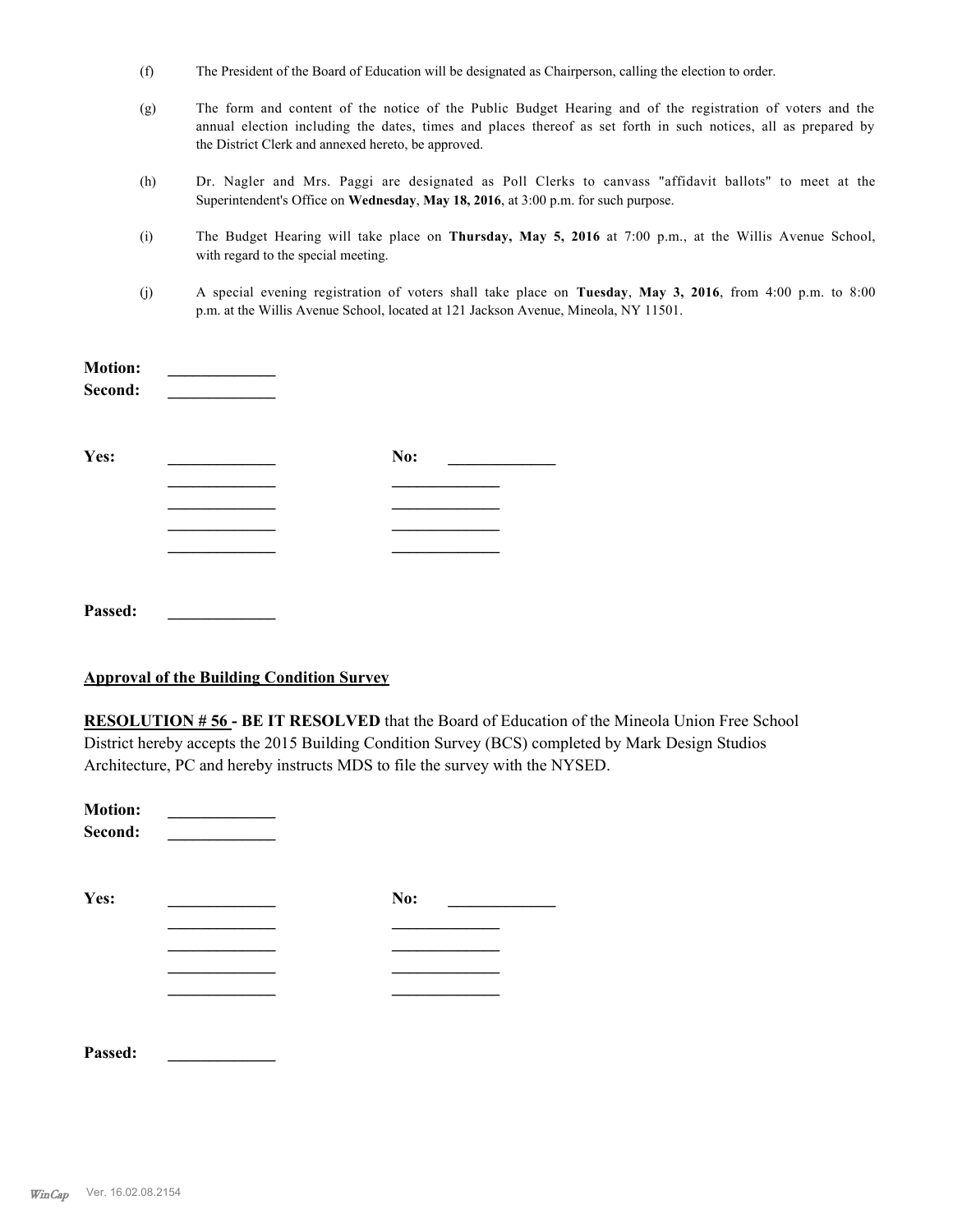#### **J. Consensus Agenda**

**RESOLUTION # 57- BE IT RESOLVED** that the Board of Education approves the consensus agenda items J.1.a. through J.5.c.1., as presented.

| <b>Motion:</b><br>Second: |     |  |
|---------------------------|-----|--|
| Yes:                      | No: |  |
|                           |     |  |
|                           |     |  |
|                           |     |  |
|                           |     |  |
| Passed:                   |     |  |

#### 1. **Accepting of Minutes**

That the Board of Education accepts the minutes of the January 21, 2016 Business Meeting as presented. a.

## 2. **Instruction**

- a. Resignation(s)
- That the Board of Education accepts the resignation of Jessica I. Hirsh, Teacher, effective June 30, 2016. 1.
- b. Leave(s) of Absence/Child Rearing
- That the Board of Education grants a request to Nancy Rojas, for a Leave of Absence, for childrearing purposes, using accumulated sick days, starting approximately April 5, 2016. 1.
- That the Board of Education grants a request to Morgan Mercaldi, for a Leave of Absence, for child-rearing purposes, using accumulated sick days, starting approximately March 9, 2016. 2.
- That the Board of Education grants a request to Danielle Carretta, for a Leave of Absence, for child-rearing purposes, using accumulated sick days, starting approximately May 24, 2016. 3.
- c. Appointments Instruction
- That the Board of Education approves the appointment of Erica Perez-Flowers, to the position of part time hourly paid Speech Teacher, paid at an hourly rate of \$55.32, effective October 28, 2015 to June 30, 2016. 1.
- d. Appointments 45 Day Subs
- That the Board of Education approves the appointment of Kevin Shue, to the position of 45 Day Substitute Teacher for Kristin Frazer , effective 02/08/2016 to on or before June 30, 2016; Salary: Days 1-20, \$100.00, Days 21-39 \$110.00, Days 40-45 \$120, Day 46 MA, Step1, \$68,282. 1.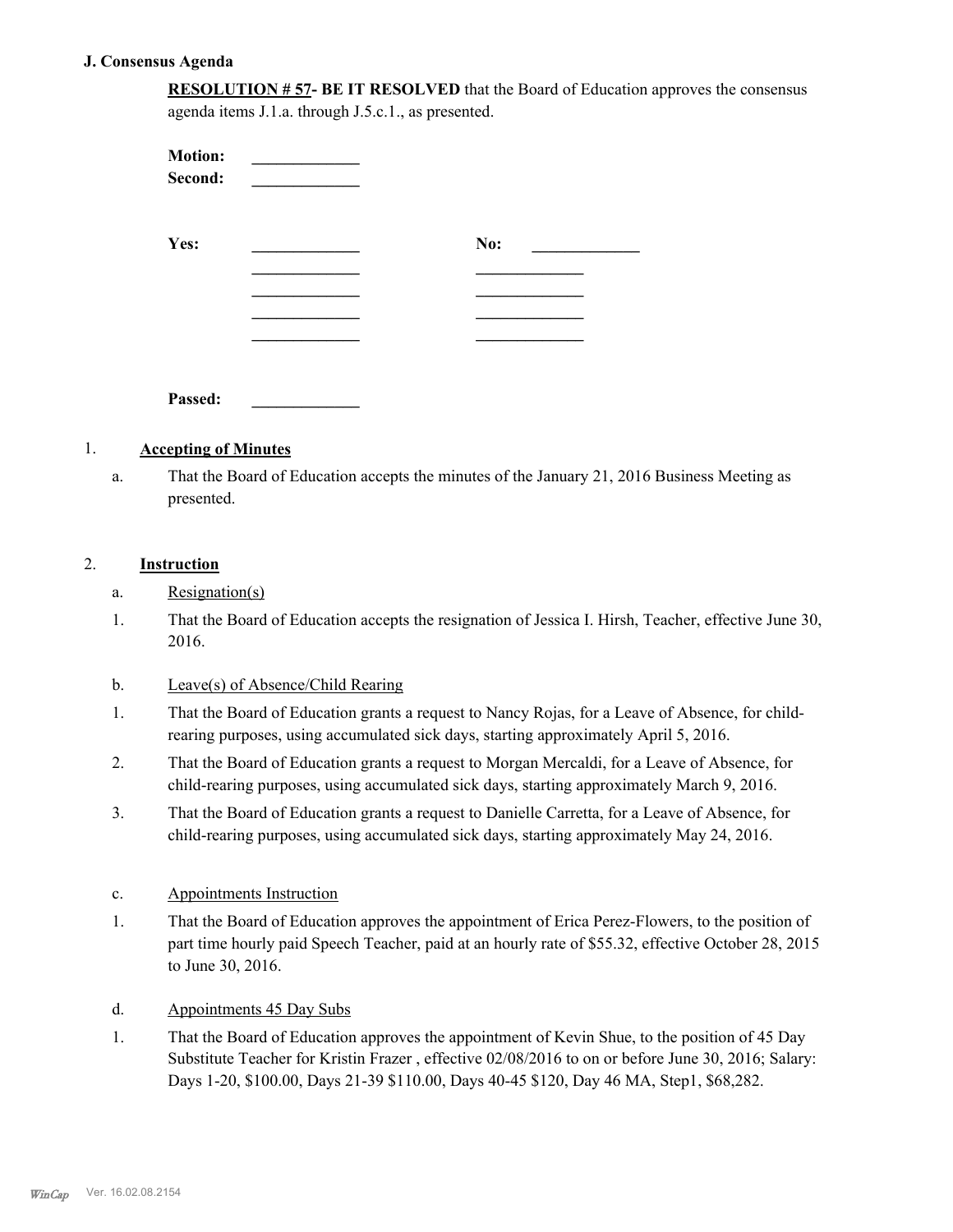### e. Appointment(S) Perm Sub

That the Board of Education approves the appointment of Samantha Stavish, to the position of Permanent Substitute Teacher at a daily rate of \$100.00, effective February 22, 2016 to May 31, 2016. 1.

#### Appointment(s) Coaches f.

That the Board of Education approves the appointment of the following coaches for the current school year:

| <b>POSITION</b>                  | <b>EMPLOYEE NAME</b>   | <b>STEP</b>    | <b>STIPEND</b>   |
|----------------------------------|------------------------|----------------|------------------|
| <b>Boys Varsity Baseball</b>     | Helmut Bohringer       | 3              | \$8,374          |
| Varsity Baseball Asst            | Robert Trenkle         | 2              | \$4,889          |
| Baseball- JV                     | Christopher M. Schacca | 3              | \$5,799          |
| 7th grade Baseball               | Jason Sauter           | 3              | \$5,460          |
| 8th grade Baseball               | Michael A. Tavernite   | 3              | \$5,460          |
| Lacrosse- Varsity Boys           | Glenn M. Cocoman       | 3              | \$8,366          |
| Lacrosse- Varsity Asst Boys      | Matthew Antoniou       | 3              | \$5,691          |
| <b>Boys JV Lacrosse Asst</b>     | Thomas J. Oswald       | $\mathfrak{Z}$ | \$5,364          |
| 7/8 Grade Boys Lacrosse          | Mark Miller            | $\mathfrak{Z}$ | \$5,442          |
| 7/8 Grade Boys Lacrosse          | Joseph P. Cerulli      | 3              | \$4,788          |
| Asst                             |                        |                |                  |
| <b>Track-Spring Boys Varsity</b> | John E. Fretz          | 3              | \$7,848          |
| Track-Spring Girls Varsity       | Thomas J. Leninger     | 3              | \$7,848          |
| Spring Track-Assistant           | Kevin A. Murphy        | 3              | \$5,337          |
| Softball-Varsity                 | Anthony Tramonte       | 3              | \$8,366          |
| Varsity Softball Asst            | Caitlin T. Orlando     | $\mathfrak{Z}$ | \$5,688          |
| JV Softball                      | Hilary Hunter          | 3              | \$5,799          |
| 7th Grade Softball               | Peter C. Linderman     | 3              | \$5,075          |
| 8th Grade Softball               | Vanessa Casper         | 3              | \$5,075          |
| <b>Girls Varsity Lacrosse</b>    | Frank J. Massaro       | 3              | \$8,366          |
| Girls Varsity Lacrosse Asst      | Daniel Guido           | 3              | \$5,691          |
| Girls JV Lacrosse                | Samantha Stavish       | 1              | \$4,605          |
| 7th Grade Girls Lacrosse         | Katherine P. Bennett   | 3              | \$5,442          |
| 8th Grade Girls Lacrosse         | Elizabeth R. Reilly    | 3              | \$5,442          |
| <b>Athletic Trainer</b>          | Kevin M. LaPlatney     |                | \$38.43 per hour |
| Lacrosse-Junior Varsity          | Jamie McAndrew         | 1              | \$4,605.00       |

#### Appointment(s) Club/Stipends g.

That the Board of Education approves the following Club/stipend recommendations for the current school year:

| <b>POSITION</b> | EMPLOYEE NAME         | <b>STIPEND</b>                            |
|-----------------|-----------------------|-------------------------------------------|
| Robotics        | Vincent J. Interrante | $$909.00$ (amend stipend from $10/1/15$ ) |
| Robotics        | Melissa Fusco         | $$909.00$ (amend stipend from $10/1/15$ ) |

### 3. **Instruction: Contracted**

a. That the Board of Education approves an agreement between the Mineola UFSD and Linda Annapolen, consultant to perform Instructional Coaching with teachers in Fundations and Professional Development workshops for the 2015- 2016 school year.

b. That the Board of Education approves the Special Education Services contracts for Parentally-Placed Students between the Mineola UFSD and the NYC Department of Education for the 2014- 2015 school year.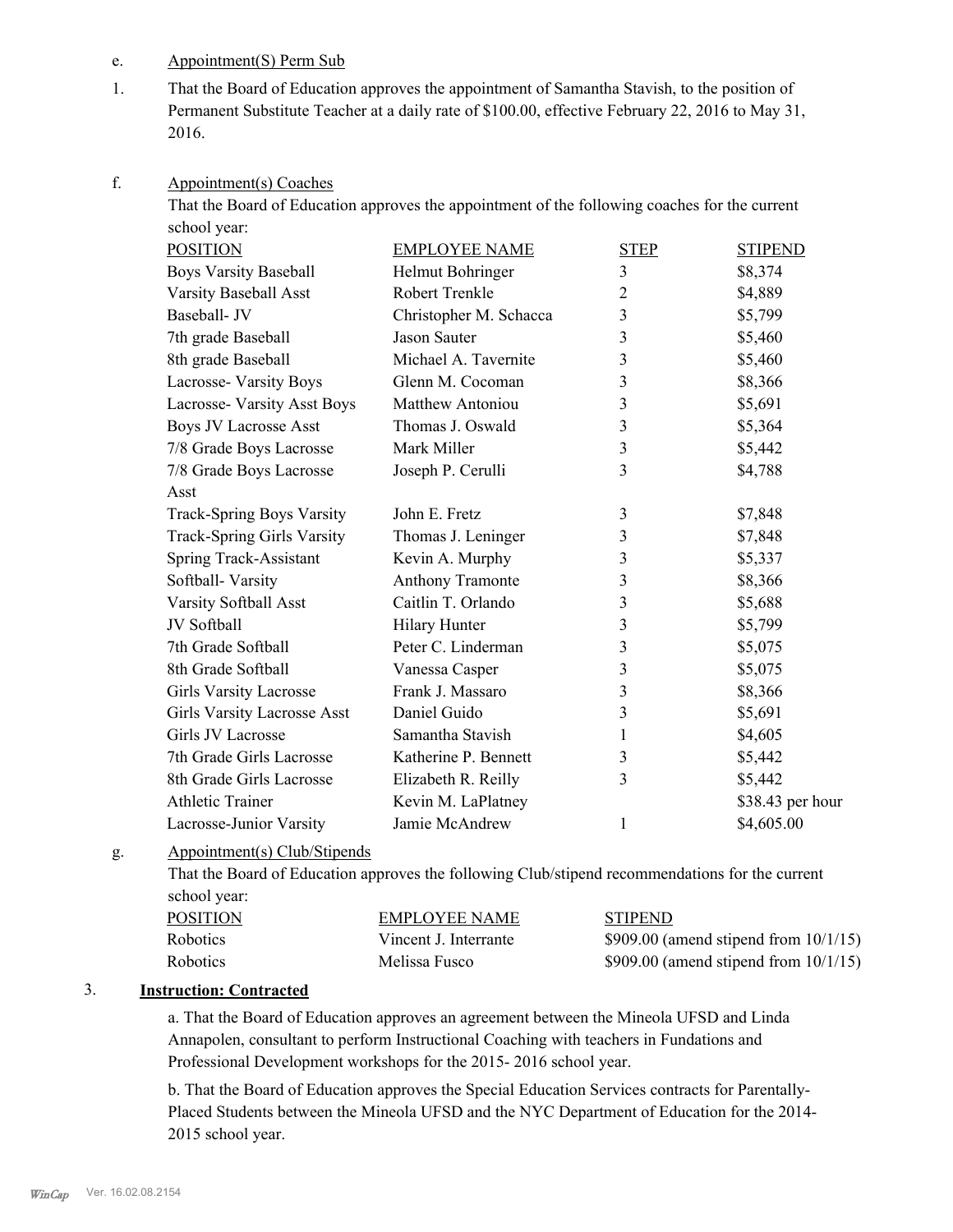c. That the Board of Education approves the Special Education Services contracts for Parentally-Placed Students between the Mineola UFSD and the Roslyn UFSD for the 2014- 2015 school year.

# 4. **Civil Service**

- a. Appointments
- That the Board of Education approve the appointment of Sheri Ragolia, to the position of .5 Nurse to replace Ursula Stahl, effective January 25, 2016. Salary is \$22,765 on Step 1. 1.
- That the Board of Education approve the appointment of William Gilberg, Assistant Supervisor of Transportation, to Supervisor of Transportation, effective February 1, 2016. Salary is \$110,000, pro-rated. 2.
- That the Board of Education approve the appointment of Renee Aufiero, to the position of 11 month Typist Clerk in Buildings & Grounds, to replace Elaine Cook, effective March 1, 2016. Salary will be \$39,323 on Step 2; probation is 26 weeks. 3.
- That the Board of Education approve the appointment of Christopher Howard, to the position of Bus Driver/ Mechanic, to replace Matthew Bielawa who retired, effective February 16, 2016. Salary will be \$48,511 on Step 4; probation 26 weeks. 4.
- That the Board of Education approve the appointment of Olga Santoli, part time Bus Aide, to the position of full time Bus Attendant to replace Daisy Aviles who retired, effective February 1, 2016. Salary is \$23,278 on Step 2; probation is 26 weeks. 5.
- That the Board of Education approve the appointment of Janine Miller, to the position of part time, One to One Teacher Aide at the Middle School, effective February 22, 2016. Salary will be \$13.95 per hour. 6.
- That the Board of Education approve the appointment of Anney Johnson, to the position of Substitute Nurse, effective February 1, 2016. Salary is \$125 per day. 7.
- That the Board of Education approve the appointment of Jolly Itty, to the position of Substitute Nurse, effective February 22, 2016. Salary is \$125 per day. 8.
- That the Board of Education approve the appointment of Robin Stephens-Roach, to the positions of Clerical and Teacher Aide Substitute, effective February 22, 2016. Salary of the Teacher Aide Sub is \$13.95 per hour and Clerical is \$15.00 per hour. 9.
- b. Leave(s) of Absence
- That the Board of Education grant a request to Esmirna Pena, part time Greeter at Hampton Street School, for a Leave of Absence, due to a family emergency, effective February 1, 2016 through April 22, 2016. 1.
- c. Leave(s) of Absence
- That the Board of Education approve a paid Medical Leave of Absence to Linda Spagnola, 12 month Senior Stenographer in the Superintendent's Office, effective January 22, 2016, due to surgery. Return date is approximately 6 weeks. 1.

# 5. **Business /Finance**

# a. **Treasurer's Report**

1. That the Board of Education accepts the Treasurer's report for the period ending December 31, 2015 and directs that it be placed on file.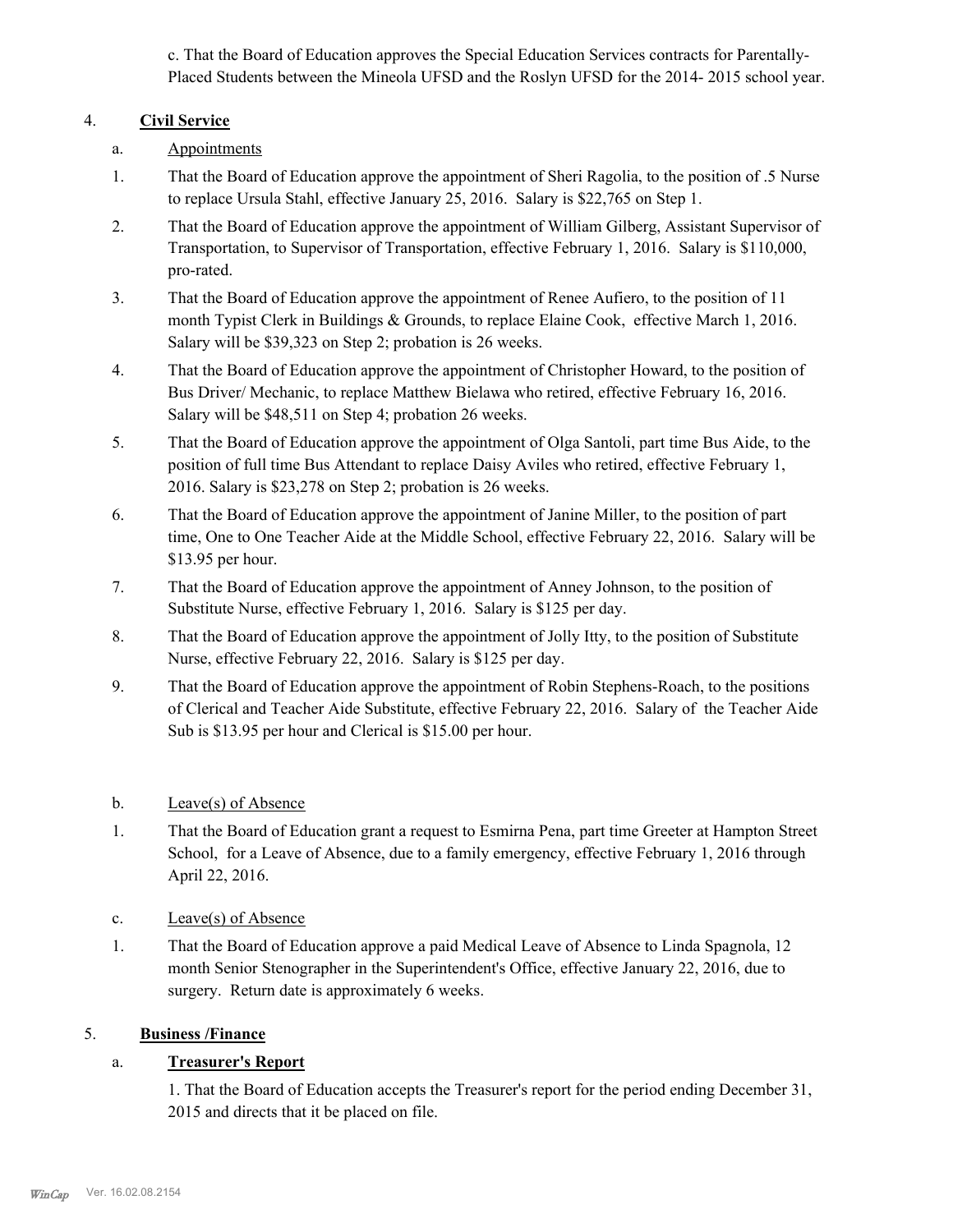# b. **Approval of Invoices and Payroll**

That the Board of Education accepts the Invoices and Payroll for the period ending January 31, 2016

| $A/P$ Warrant # 13     | January 13, 2016 | \$1,302,351.26 |
|------------------------|------------------|----------------|
| $A/P$ Warrant # 14     | January 27, 2016 | \$1,251,190.85 |
| January Wire Transfers |                  | \$337,376.17   |

#### **TOTAL EXPENSES \$ 2,890,918.28**

PAYROLL # 13 & # 14

| General | \$4,053,758.66 |
|---------|----------------|
| F Fund  | \$47,535.38    |

#### **TOTAL PAYROLL \$4,101,294.04**

## c. **Budget Appropriation Adjustment**

1. That the Board of Education approves the transfer of funds, in the amount of \$45,000 from Budget code: 5510-502-00-7999 to Budget code: 5540-401-10-9299 to cover the cost of two additional out of district bus routes per PPS agreement.

#### **K. Superintendent's Report**

Superintendent of Schools' Reports for 2/11/16 Presentations:

1. Tax Cap Calculation

Superintendent Comments

**L. Public Comments**